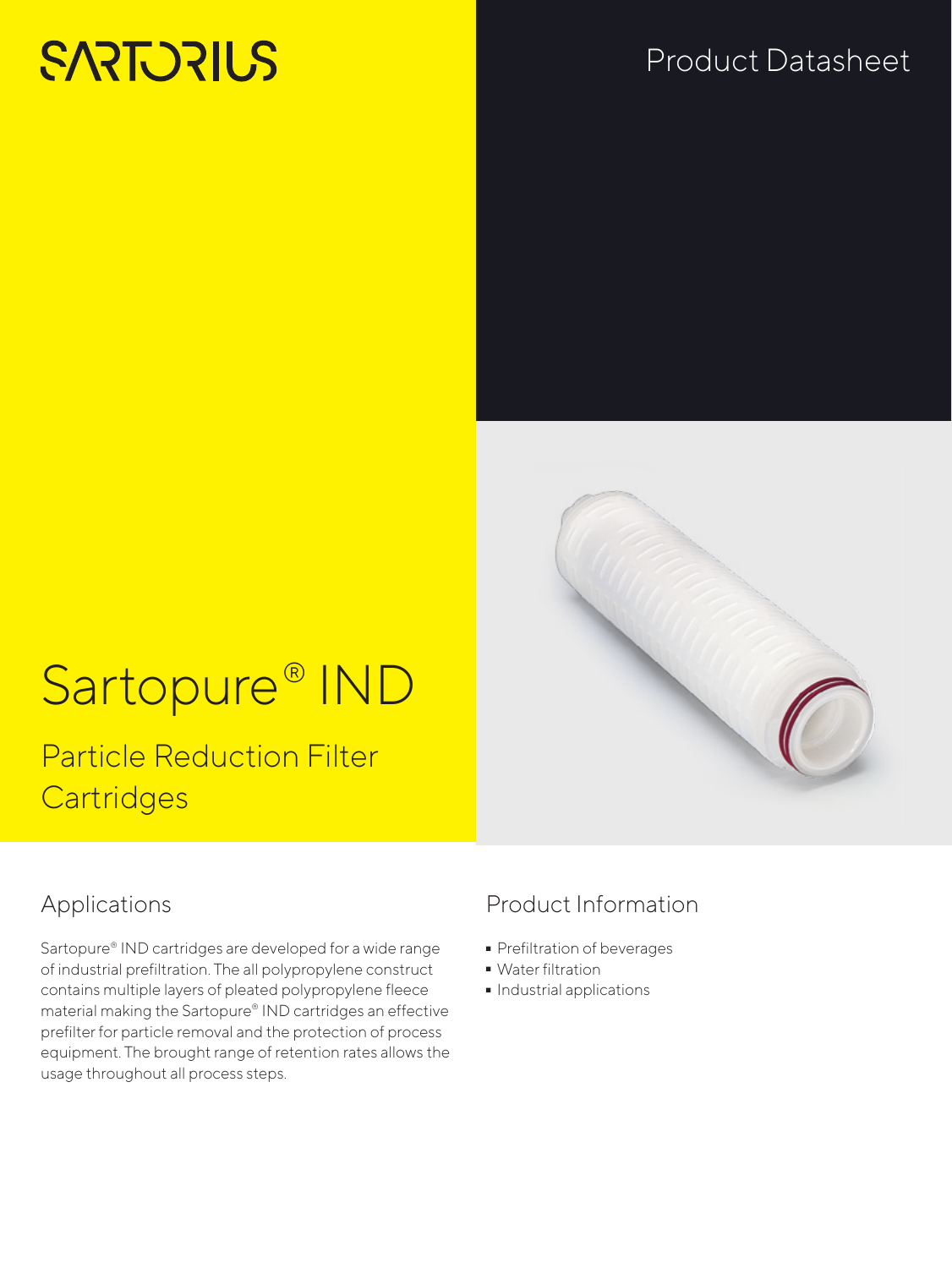#### Chemical Compatibility and Process Economy

The all polypropylene construct is resistant to pH values from 1 to 14 and a variety of chemical cleaning agents. Sartopure® IND cartridges ensure a selective particle retention guaranteeing an optimal filtration result and protection of process equipment. This range of cartridges packaged by 25 units reduces the overall cost for filtration and process profitability.

#### Performance

Sartopure® IND filter cartridges combine a high dirt holding capacity, protective abilities and extremely high flow rates. Sartopure® IND cartridges are easy to clean for an efficient regeneration if necessary.

### Documentation

Sartopure® IND cartridges are designed, developed and manufactured in accordance with a ISO 9001 certified Quality Management System. All the raw materials used to produce the Sartopure® IND cartridge comply with the European Union Regulation (EC) No. 1935/2004 as well as the Regulation (EU) No. 10/2011 concerning plastic materials and articles intended to come into contact with foodstuffs.

These guidelines for plastics allow the use in food and beverage applications.

All materials used meet the requirements of the FDA.

## Technical Data

## Specifications

#### Materials

| <b>Filter Material</b> | Multiple Polypropylene Layers |
|------------------------|-------------------------------|
| Support Fleece         | Polypropylene                 |
| Core                   | Polypropylene                 |
| End Caps               | Polypropylene                 |
| O-Rings                | Silicone                      |
|                        |                               |

#### Retention Rates

0.45 µm, 0.65 μm, 1.2 μm, 3 μm, 5 μm, 8 μm, 20 μm, 50 μm

## Available Sizes |Filtration Area

| Cartridges |                                           |  |  |
|------------|-------------------------------------------|--|--|
| 10"        | 0.6 $m^2$   6.5 ft <sup>2</sup>           |  |  |
| 20"        | 1.2 m <sup>2</sup>   12.9 ft <sup>2</sup> |  |  |
| 30"        | 1.8 m <sup>2</sup>   19.4 ft <sup>2</sup> |  |  |
| 40"        | 2.4 m <sup>2</sup>   25.9 ft <sup>2</sup> |  |  |

## Available Adapters Cartridges

21, 25, 27, 28

| <b>Operating Parameters</b>             |                                                                       |  |  |  |
|-----------------------------------------|-----------------------------------------------------------------------|--|--|--|
| Max. Allowable<br>Differential Pressure | 5 bar   72.5 psi at 20°C<br>$2 \text{ bar}$ 29 psi at 80 $^{\circ}$ C |  |  |  |
| Max Allowable Back Pressure             | $2 \text{ bar}$ 29 psi at 20 $^{\circ}$ C                             |  |  |  |

Sartopure® IND Cartridges are free of pork DNA and drinkable alcohol.

#### Sterilization

#### In-line Steam Sterilization

110°C, 30 minutes, ΔP max 0.5 bar| 7 psi

#### In-line hot water sterilization

85–95°C, 30 minutes, ΔP max 0.5 bar

#### Sterilization Cycles

In-line Sterilization: minimum 100 cycles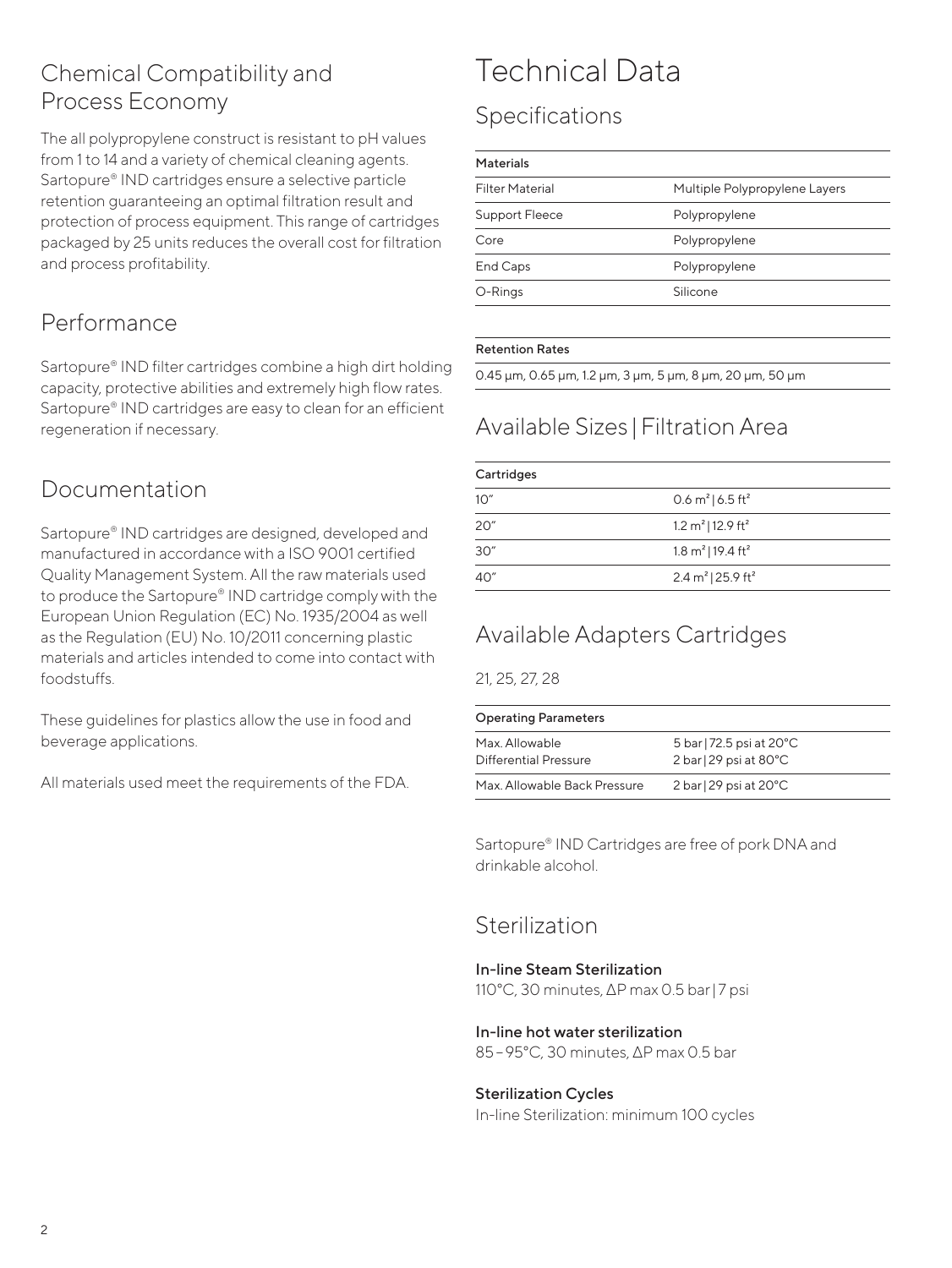#### Water Flow Rates for 10" Cartridges



## Water Flow Rates for 10" Cartridges



## Ordering Information

| Order Code       | Pore Size [µm] | Packaging [Units per box] |
|------------------|----------------|---------------------------|
| 550**06Px------G | 0.45           | 25                        |
| 550**05Px------G | 0.65           | 25                        |
| 550**03Px------G | 1.2            | 25                        |
| 550**02Px------G | 3              | 25                        |
| 550**42Px------G | 5              | 25                        |
| 550**01Px------G | 8              | 25                        |
| 550**20Px------G | 20             | 25                        |
| 550**50Px------G | 50             | 25                        |
| 550**06Px------C | 0.45           | 6                         |
| 550**05Px------C | 0.65           | 6                         |
| 550**03Px------C | 1.2            | 6                         |
| 550**02Px------C | 3              | 6                         |
| 550**42Px------C | 5              | 6                         |
| 550**01Px------C | 8              | 6                         |
| 550**20Px------C | 20             | 6                         |
| 550**50Px------C | 50             | 6                         |

\*\*: Adapter Style

x: Size